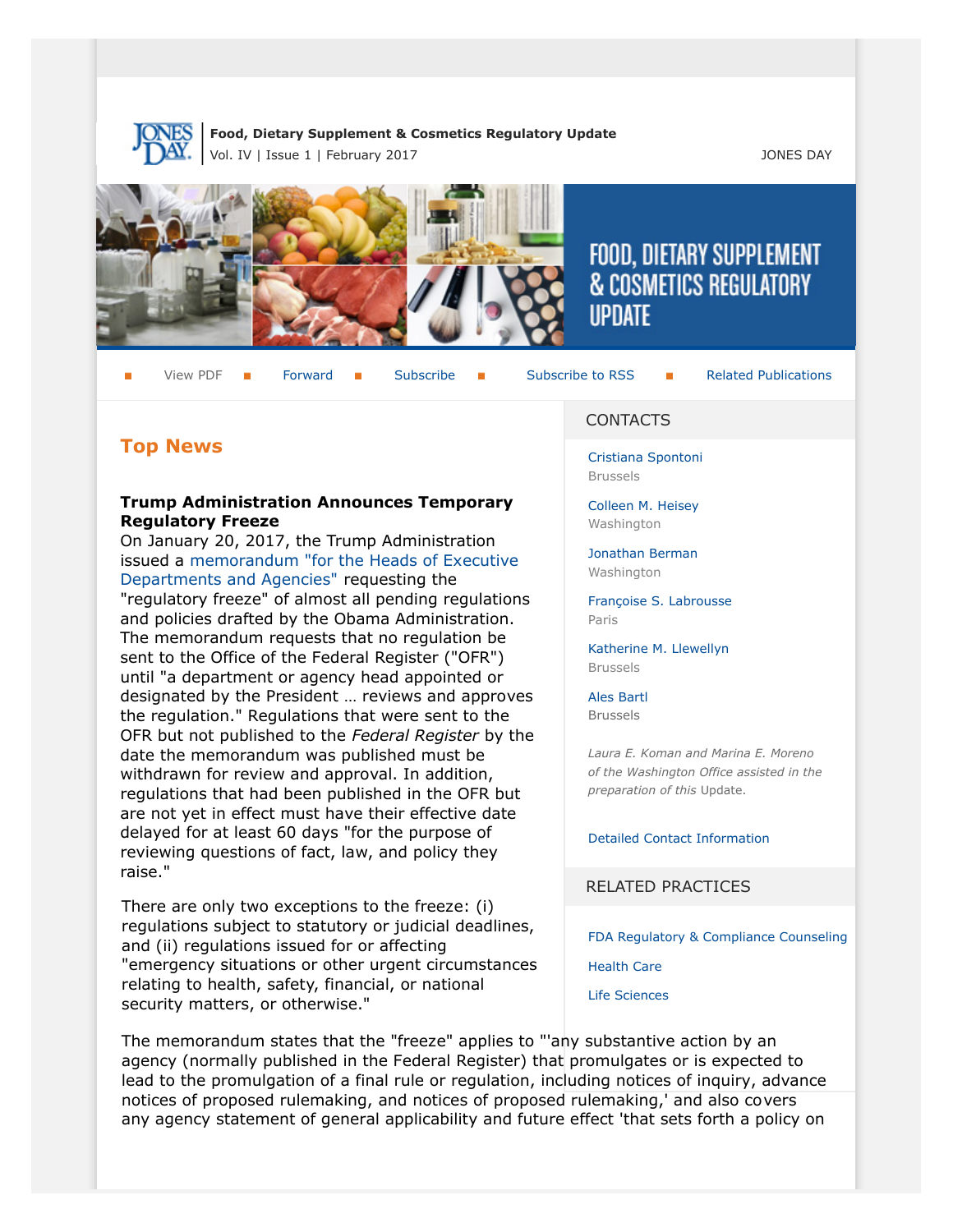a statutory, regulatory, or technical issue or an interpretation of a statutory or regulatory issue.'" Guidance documents are also included.

Recently, three proposed rules issued by USDA's Grain Inspection, Packers and Stockyards Administration issued an extension of comment period "consistent with the memorandum of January 20, 2017." *See* the delay notices [here](https://www.gpo.gov/fdsys/pkg/FR-2017-02-07/pdf/2017-02496.pdf), [here,](https://www.gpo.gov/fdsys/pkg/FR-2017-02-07/pdf/2017-02497.pdf) and [here.](https://www.gpo.gov/fdsys/pkg/FR-2017-02-07/pdf/2017-02495.pdf)

#### **FDA Revises Control of** *Listeria Monocytogenes* **in Ready-To-Eat Foods**

On January 17, 2017, FDA [announced](https://www.gpo.gov/fdsys/pkg/FR-2017-01-17/pdf/2017-00819.pdf) the availability of a revised draft guidance for industry titled, "Control of *[Listeria monocytogenes](http://www.fda.gov/downloads/Food/GuidanceRegulation/GuidanceDocumentsRegulatoryInformation/UCM535981.pdf)* in Ready-To-Eat Foods." The revised draft guidance is intended for any person who is subject to FDA's "Current Good Manufacturing Practice, Hazard Analysis, and Risk-Based Preventive Controls for Human Food" regulation, and who manufactures, processes, packs, or holds ready-to-eat ("RTE") foods. The guidance is intended to help industry comply with the requirements of that regulation with respect to measures that can significantly minimize or prevent the contamination of RTE food with *Listeria*. The guidance includes recommendations for controls involving personnel, cleaning and maintenance of equipment, and sanitation, as well as for treatments that kill *Listeria* and formulations to prevent it from growing during storage of the food between production and consumption. Industry best practices and the "seek and destroy" approach used by the Food Safety and Inspection Service ("FSIS") have also been incorporated into the draft guidance. Comments are due July 26, 2017.

### **FDA Issues Two Draft Guidance Documents on Nutrition Facts Label and Serving Sizes**

Last month, FDA issued a [draft guidance](http://www.fda.gov/downloads/Food/GuidanceRegulation/GuidanceDocumentsRegulatoryInformation/UCM535372.pdf) in the form of questions and answers that addresses questions related to the compliance date, added sugars, and declaration of quantitative amounts of vitamins and minerals set forth in the 2016 final rule, ["Food](https://www.federalregister.gov/documents/2016/05/27/2016-11867/food-labeling-revision-of-the-nutrition-and-supplement-facts-labels) [Labeling: Revision of the Nutrition and Supplement Facts Labels.](https://www.federalregister.gov/documents/2016/05/27/2016-11867/food-labeling-revision-of-the-nutrition-and-supplement-facts-labels)"

The draft guidance discusses the available methods to calculate the amount of added sugars in a fruit juice blend that has not been reconstituted to 100 percent, or to calculate the added sugars when a non-enzymatic browning or fermentation process is added to the product or when a concentration process is added during the processing of the product. The guidance also includes a chart with recommendations for declaration of quantitative amounts of vitamins and minerals on the Nutrition and Supplement Facts labels using RDIs for adults and children four years of age or older. FDA confirms it will refrain from taking regulatory action or compliance actions with respect to mandatory and dual column nutrition labeling for "bottled water products and coffee beans (whole or ground), tea leaves, plain unsweetened coffee and tea, condiment-type dehydrated vegetables, flavor extracts, and food colors that would have been exempt under §101.9(j)(4)."

FDA issued a second [draft guidance](http://www.fda.gov/downloads/Food/GuidanceRegulation/GuidanceDocumentsRegulatoryInformation/UCM535370.pdf) to provide examples of products that belong in each of the product categories included in the tables of Reference Amounts Customarily Consumed ("RACCs") per Eating Occasion established in 21 CFR §101.12(b). The RACCs were updated or modified by the 2016 final rule "[Food Labeling: Serving Sizes of Foods](https://www.gpo.gov/fdsys/pkg/FR-2016-05-27/pdf/2016-11865.pdf) [That Can Reasonably Be Consumed At One Eating Occasion; Dual-Column Labeling;](https://www.gpo.gov/fdsys/pkg/FR-2016-05-27/pdf/2016-11865.pdf) [Updating, Modifying, and Establishing Certain Reference Amounts Customarily](https://www.gpo.gov/fdsys/pkg/FR-2016-05-27/pdf/2016-11865.pdf) [Consumed; Serving Size for Breath Mints; and Technical Amendments.](https://www.gpo.gov/fdsys/pkg/FR-2016-05-27/pdf/2016-11865.pdf)"

## **FDA Receives Citizen Petition on Foods with Added Sugars**

A [citizen petition](https://www.regulations.gov/document?D=FDA-2017-P-0508-0001) from the Union of Concerned Scientists asks FDA to amend regulations regarding health and nutrient content claims for packaged foods to include a disqualifying level for added sugar. In the 2016 final rule mentioned above, FDA required disclosure of added sugars in food products. FDA also published updated dietary guidelines advising that consumers not take in more than 10 percent of daily calories from added sugars. The petition states that "food companies should not be able to label or advertise foods as healthy or nutritious if the amount of added sugar exceeds an FDA-determined percent of calories per serving." The petition supports its request, stating "scientific research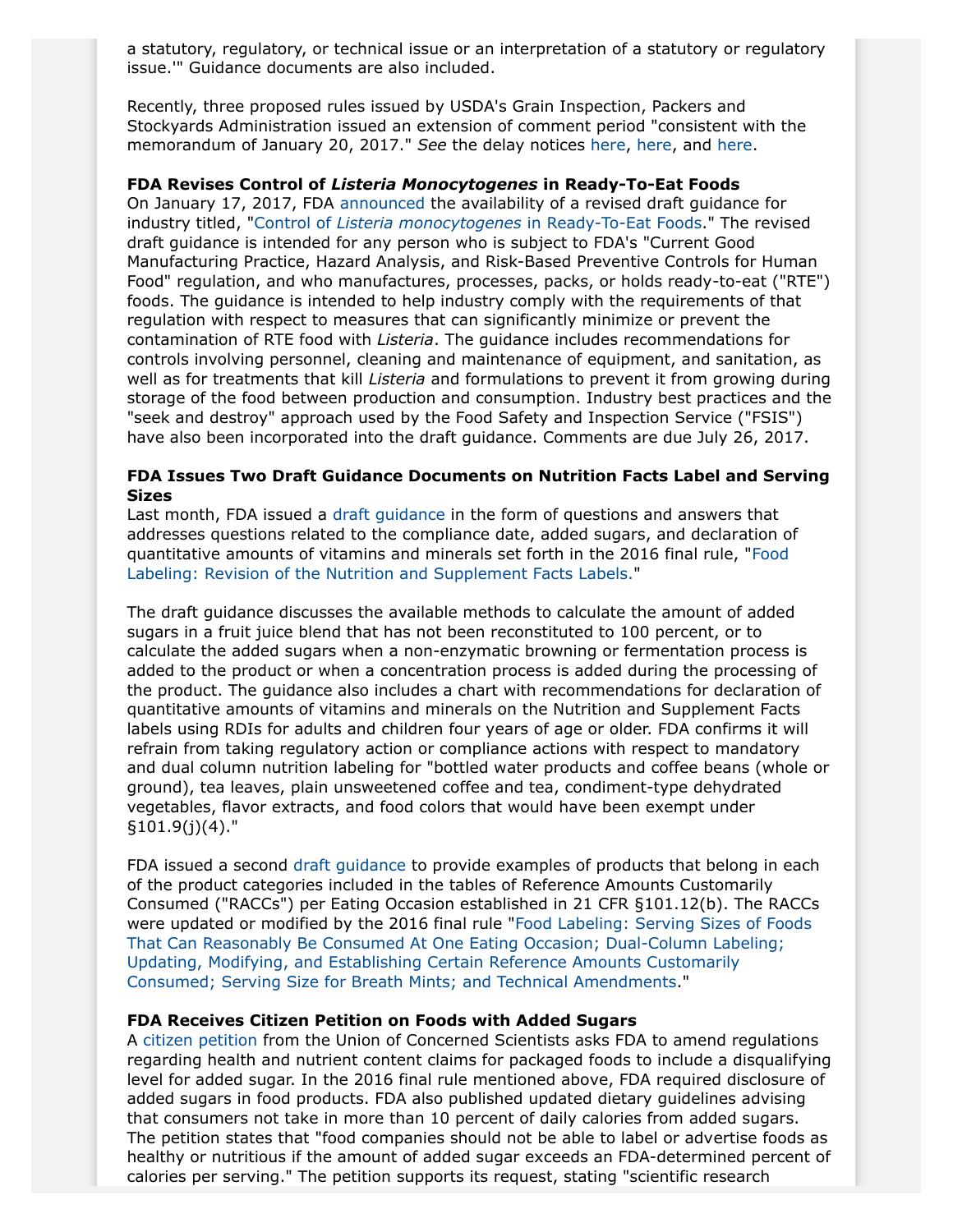continues to generate a body of evidence for a causal relationship between sugar consumption and weight gain and between sugar consumption and the rise in the incidence of the major chronic metabolic diseases (i.e. type 2 diabetes, cardiovascular disease, high triglycerides, and hypertension)." FDA has [acknowledged receipt of the](https://www.regulations.gov/document?D=FDA-2017-P-0508-0002) [petition.](https://www.regulations.gov/document?D=FDA-2017-P-0508-0002)

## **EFSA Issues Positive Opinion on Health Claims Related to Vitamin C in Infant Foods**

On January 27, 2017, the European Food Safety Authority ("EFSA") issued a positive [opinion](http://onlinelibrary.wiley.com/doi/10.2903/j.efsa.2017.4685/pdf) on the health claims regarding Vitamin C in infant foods as it relates to protection of DNA, proteins, and lipids from oxidative damage. This is a strong indication that these claims will likely be authorized by the European Commission and included in the [EU list of](http://ec.europa.eu/food/safety/labelling_nutrition/claims/register/public/?event=register.home) [approved health claims](http://ec.europa.eu/food/safety/labelling_nutrition/claims/register/public/?event=register.home). As background information, no health claims on foods (other than botanicals) can be used in the EU unless they have been included in the list. Infant food is "food used by infants during the first months of life and satisfying by themselves the nutritional requirements of such infants until the introduction of appropriate complementary feeding." Infant food is a specific category for which the health claims must be authorized specifically.

## **EFSA Updates Guidance on How to Prepare a Health Claims Application**

EFSA has [updated its Guidance](https://www.efsa.europa.eu/en/efsajournal/pub/4680) for applicants on how to prepare and present a health claim application (for inclusion into the EU list of approved health claims, *see* the previous article). The guidance presents a standardized format for a well-structured application. It also details the kind of information and data applicants need to submit in support of their claim.

## **European Commission Recommends Monitoring Mineral Residues in Foods**

The European Commission has adopted a nonbinding [recommendation](http://eur-lex.europa.eu/legal-content/EN/TXT/?uri=uriserv:OJ.L_.2017.012.01.0095.01.ENG&toc=OJ:L:2017:012:TOC) for Member States to monitor mineral oil hydrocarbons ("MOHs") in food and in materials and articles intended to come into contact with food. According to EFSA, MOHs are suspected of causing cancer and altering the human genome, with children being particularly susceptible. Where MOHs are detected in food, further investigations should be carried out in the food business establishments to determine the possible sources. The monitoring data should be supplied to EFSA.

#### **Other News**

[FDA Updates Strategy for FSMA Training](http://www.fda.gov/Food/GuidanceRegulation/FSMA/ucm461513.htm?source=govdelivery&utm_medium=email&utm_source=govdelivery)

[FDA and Partnership for Food Safety Education Create New Toolbox and Guide for](http://www.fda.gov/Food/ResourcesForYou/HealthEducators/ucm537438.htm?source=govdelivery&utm_medium=email&utm_source=govdelivery) [Consumer Food Safety Educators](http://www.fda.gov/Food/ResourcesForYou/HealthEducators/ucm537438.htm?source=govdelivery&utm_medium=email&utm_source=govdelivery)

[FoodDrinkEurope Challenges France's Meat and Dairy COOL Two-Year Mandatory Labeling](http://www.globalmeatnews.com/Industry-Markets/Criticism-mounts-for-France-s-COOL-scheme?utm_source=newsletter_daily&utm_medium=email&utm_campaign=06-Jan-2017&c=9b0%2FNwNWp7Fu6EvLSggGSSXIU%2F3ZZru9&p2=)

[WTO Rules Indonesian Food Import Restrictions Violate GATT](https://www.wto.org/english/tratop_e/dispu_e/477_478r_conc_e.pdf)

# **Regulatory Updates**

## **FDA Issues Draft Guidance on Use of Lead in Cosmetics**

In the [December 22, 2016,](https://www.gpo.gov/fdsys/pkg/FR-2016-12-22/pdf/2016-30781.pdf) *Federal Register*, FDA announced a draft guidance titled, ["Lead in Cosmetic Lip Products and Externally Applied Cosmetics: Recommended](http://www.fda.gov/Cosmetics/GuidanceRegulation/GuidanceDocuments/ucm452623.htm) [Maximum Level](http://www.fda.gov/Cosmetics/GuidanceRegulation/GuidanceDocuments/ucm452623.htm)." This draft guidance provides a recommended maximum level of 10 parts per million ("ppm") for lead as an impurity in cosmetic lip products (such as lipsticks, lip glosses, and lip liners) and externally applied cosmetics (such as eye shadows, blushes, shampoos, and body lotions) marketed in the United States. FDA considers the recommended maximum lead level to be achievable with the use of good manufacturing practices and consistent with the 10 ppm maximum lead level for similar products recommended by other countries. FDA has concluded that the recommended maximum lead level would not pose a health risk. *Comments are due February 21,*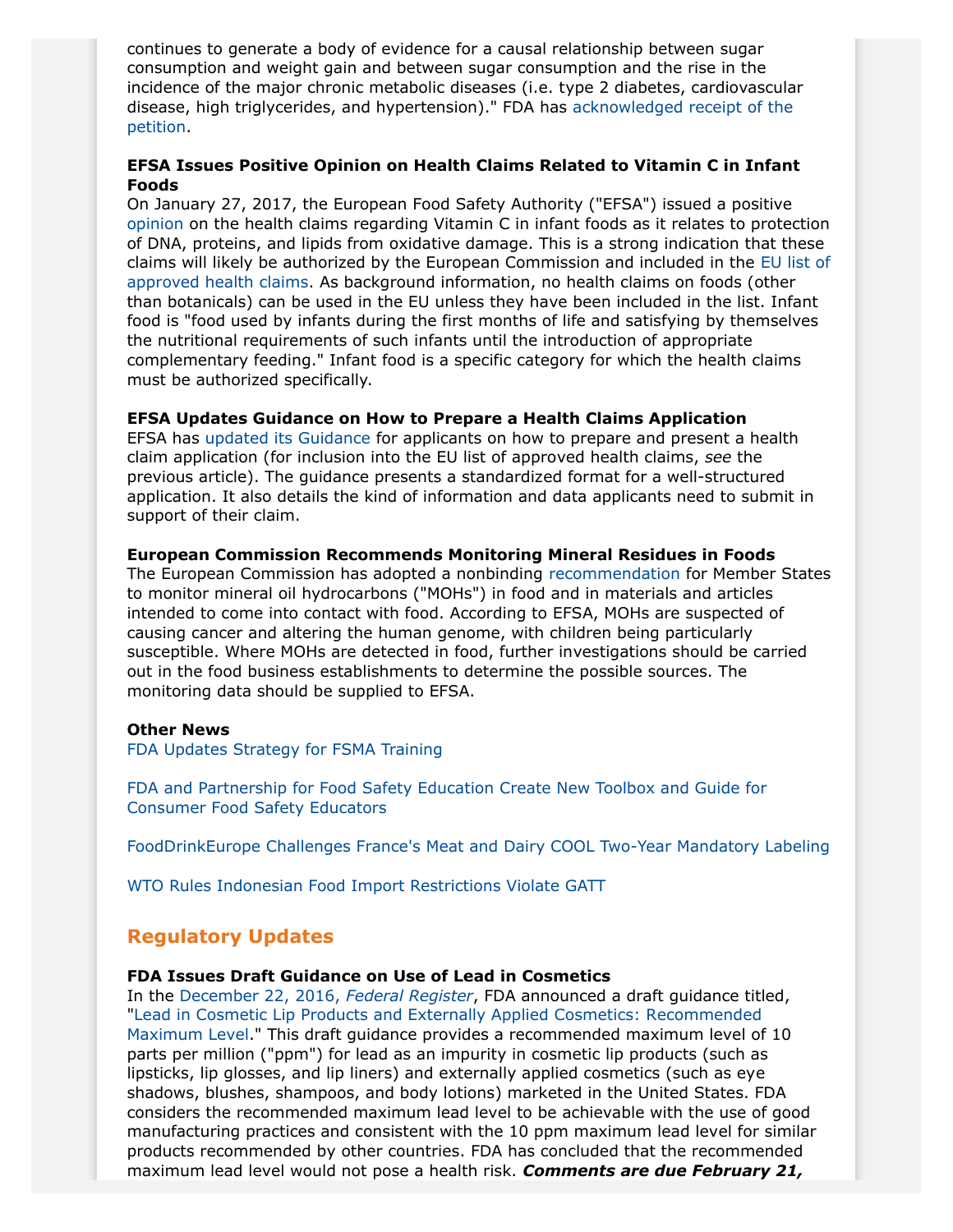## *2017*.

# **FDA Updates Guidance on Food Facility Registration**

In the [December 27, 2016,](https://www.gpo.gov/fdsys/pkg/FR-2016-12-27/pdf/2016-31193.pdf) *Federal Register*, FDA announced a draft guidance titled, ["Questions and Answers Regarding Food Facility Registration \(Seventh Edition\): Guidance](https://www.regulations.gov/docket?D=FDA-2012-D-1002) [for Industry](https://www.regulations.gov/docket?D=FDA-2012-D-1002)." It supersedes the version of the food facility registration draft guidance announced on November 8, 2016. When finalized, this guidance is intended to provide updated information relating to the food facility registration requirements in the Federal Food, Drug, and Cosmetic Act. *Comments are due March 27, 2017*.

# **FDA Extends Request for Comments on Term "Healthy" in Food Products**

In the [December 30, 2016,](https://www.gpo.gov/fdsys/pkg/FR-2016-12-30/pdf/2016-31734.pdf) *Federal Register*, FDA extended the comment period for a [docket](https://www.regulations.gov/docket?D=FDA-2016-D-2335) to receive information and comments on the use of the term "healthy" in the labeling of human food products. In the notice, FDA requested comments on the term "healthy" generally, and as a nutrient content claim in the context of food labeling. FDA also requested comments on specific questions contained in the notice. FDA is taking this action in response to requests for an extension to allow interested persons additional time to submit comments. *Comments are now due April 26, 2017*.

# **FDA Clarifies Compliance Date for Nutrition Labeling Regulations**

In the [December 30, 2016,](https://www.gpo.gov/fdsys/pkg/FR-2016-12-30/pdf/2016-31597.pdf) *Federal Register*, FDA extended the compliance date for the final rule requiring disclosure of certain nutrition information for standard menu items in certain restaurants and retail food establishments. The final rule was published on December 1, 2014, and on May 5, 2016, FDA stated the enforcement date would be May 5, 2017. *See* the [Docket](https://www.regulations.gov/docket?D=FDA-2011-F-0172). FDA clarifies and confirms that the compliance date for the final rule is May 5, 2017. *The final rule was effective December 30, 2016*.

# **FDA Announces Draft Guidance on Nutrition Labeling Regulations**

As discussed above, in the [January 5, 2017,](https://www.gpo.gov/fdsys/pkg/FR-2017-01-05/pdf/2016-32005.pdf) *Federal Register*, FDA announced the availability of a draft guidance for industry titled, "[Questions and Answers on the](https://www.regulations.gov/document?D=FDA-2016-D-4414-0002) [Nutrition and Supplement Facts Labels Related to the Compliance Date, Added Sugars,](https://www.regulations.gov/document?D=FDA-2016-D-4414-0002) [and Declaration of Quantitative Amounts of Vitamins and Minerals.](https://www.regulations.gov/document?D=FDA-2016-D-4414-0002)" The draft guidance, when finalized, will provide questions and answers on topics related to compliance, labeling of added sugars, declaration of quantitative amounts of vitamins and minerals, and format for Nutrition and Supplement Facts labels. *Comments are due March 6, 2017*.

## **FDA Issues Draft Guidance Related to the Produce Safety Rule**

In the [January 23, 2017,](https://www.gpo.gov/fdsys/pkg/FR-2017-01-23/pdf/2017-01128.pdf) *Federal Register*, FDA announced the availability of the draft guidance "[Compliance with and Recommendations for Implementation of the Standards](http://www.fda.gov/downloads/Food/GuidanceRegulation/GuidanceDocumentsRegulatoryInformation/UCM537031.pdf) [for the Growing, Harvesting, Packing, and Holding of Produce for Human Consumption for](http://www.fda.gov/downloads/Food/GuidanceRegulation/GuidanceDocumentsRegulatoryInformation/UCM537031.pdf) [Sprout Operations](http://www.fda.gov/downloads/Food/GuidanceRegulation/GuidanceDocumentsRegulatoryInformation/UCM537031.pdf)." The guidance primarily focuses on assisting sprout operations subject to FDA's Produce Safety Rule in complying with the sprout-specific requirements in Subpart M (Sprouts). The draft guidance also includes limited discussion of certain other applicable requirements of the Produce Safety Rule. *Comments are due July 24, 2017*.

# **FDA Approves Food Additive**

In the [December 27, 2016,](https://www.gpo.gov/fdsys/pkg/FR-2016-12-27/pdf/2016-31079.pdf) *Federal Register*, FDA amended the regulations for food additives permitted in feed and drinking water of animals to provide for the safe use of feed-grade sodium formate as a feed acidifying agent in complete poultry feeds. This action is in response to a food additive petition filed by BASF Corp. *Objections and requests for a hearing were due January 26, 2017*.

## **AMS Proposes Organic Program**

In the [January 18, 2017,](https://www.gpo.gov/fdsys/pkg/FR-2017-01-18/pdf/2017-00601.pdf) *Federal Register*, USDA's Agricultural Marketing Service ("AMS") proposed establishing an industry-funded promotion, research, and information program for certified organic products to strengthen their position in the marketplace, support research to benefit the organic industry, and improve access to information and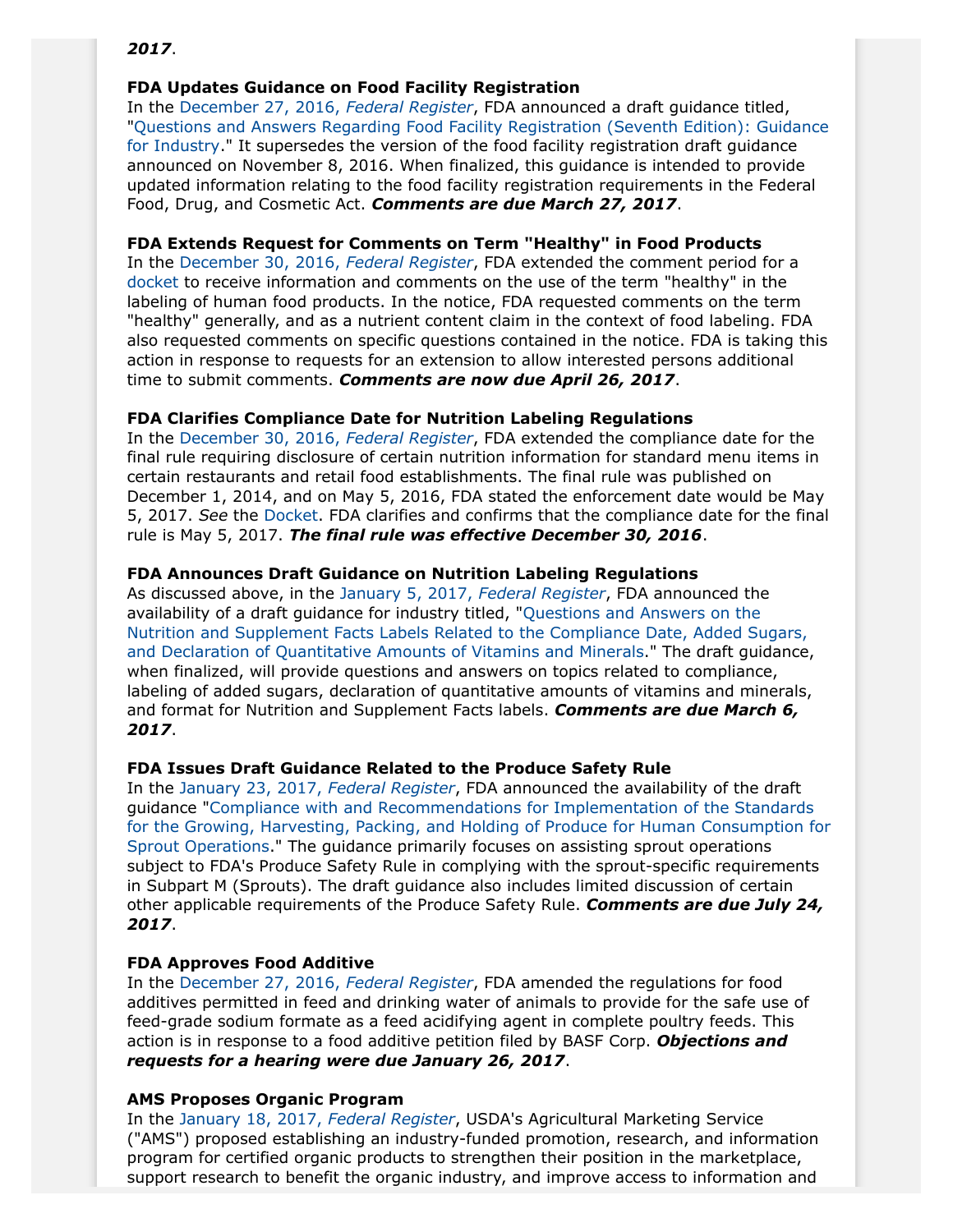data across the organic sector. The proposed program, which was submitted by the Organic Trade Association ("OTA"), would require certified producers and certified handlers with gross sales in excess of \$250,000 to pay an assessment of one-tenth of one percent of net organic sales. Importers importing greater than \$250,000 in transaction value of organic products for the previous marketing year would pay an assessment of one-tenth of one percent of the transaction value of certified organic products reported to the U.S. Customs and Border Protection. Producers, handlers, and importers that fall below these thresholds could choose to pay assessments into the program as a "voluntarily assessed" entity.

An initial [referendum](https://www.gpo.gov/fdsys/pkg/FR-2017-01-18/pdf/2017-00599.pdf) would be held among mandatorily and voluntarily assessed entities to determine whether they favor implementation of the program prior to its going into effect. *Comments are due March 10, 2017*.

# **AMS Proposes Adding Mandatory COOL Requirements for Venison**

In the [January 13, 2017,](https://www.gpo.gov/fdsys/pkg/FR-2017-01-13/pdf/2017-00588.pdf) *Federal Register*, USDA's AMS proposed to amend the country of origin labeling ("COOL") regulation to add muscle cuts of venison and ground venison to mandatory COOL requirements as mandated by the Agricultural Act of 2014. *Comments are due March 14, 2017*.

## **APHIS Proposes Importation, Interstate Movement, and Environmental Release of Certain GMOs**

In the [January 19, 2017,](https://www.gpo.gov/fdsys/pkg/FR-2017-01-19/pdf/2017-00858.pdf) *Federal Register*, USDA's Animal and Plant Health Inspection Service ("APHIS") proposed to revise its regulations regarding the importation, interstate movement, and environmental release of certain genetically engineered organisms ("GMOs") in order to update the regulations in response to advances in genetic engineering and understanding of the plant pest and noxious weed risk posed by GMOs, thereby reducing the burden for regulated entities whose organisms pose no plant pest or noxious weed risks. APHIS also [proposed](https://www.gpo.gov/fdsys/pkg/FR-2017-01-19/pdf/2017-00532.pdf) to revise its regulation regarding the movement of plant pests and soil, and proposed criteria regarding the movement and environmental release of biological control organisms. *Comments are due May 19, 2017, and March 20, 2017 respectively*.

## **FSIS Proposes Revision of the Nutrition Facts Labels for Meat and Poultry Products**

In the [January 19, 2017,](https://www.gpo.gov/fdsys/pkg/FR-2017-01-19/pdf/2016-29272.pdf) *Federal Register*, USDA's FSIS proposed, consistent with the recent changes that FDA finalized, to amend the nutrition labeling requirements for meat (including fish of the order *Siluriformes*) and poultry products to better reflect the most recent scientific research and dietary recommendations and to improve the presentation of nutrition information to assist consumers in maintaining healthy dietary practices. FSIS is proposing to: (i) update the list of nutrients that are required or permitted to be declared; (ii) provide updated Daily Reference Values and Reference Daily Intake values; and (iii) amend the labeling requirements for foods represented or purported to be specifically for children under the age of four years and pregnant women and lactating women and to establish nutrient reference values specifically for these population subgroups. FSIS is also proposing to: (iv) revise the format and appearance of the Nutrition Facts label; (v) amend the definition of a "single-serving container"; (vi) require dual-column labeling for certain containers; and (vii) update and modify several reference amounts customarily consumed. Finally, FSIS is proposing to consolidate the nutrition labeling regulations for meat and poultry products into a new Code of Federal Regulations part. *Comments are due March 20, 2017*.

## **AMS Issues Final Rule on Organic Livestock and Poultry Practices**

In the [January 19, 2017,](https://www.gpo.gov/fdsys/pkg/FR-2017-01-19/pdf/2017-00888.pdf) *Federal Register*, USDA's AMS amended the organic livestock and poultry production requirements by adding new provisions for livestock handling and transport for slaughter and avian living conditions. AMS also expanded and clarified existing requirements covering livestock care and production practices and mammalian living conditions. *The rule is effective March 20, 2017, and will be fully implemented (some exceptions apply) March 20, 2018*.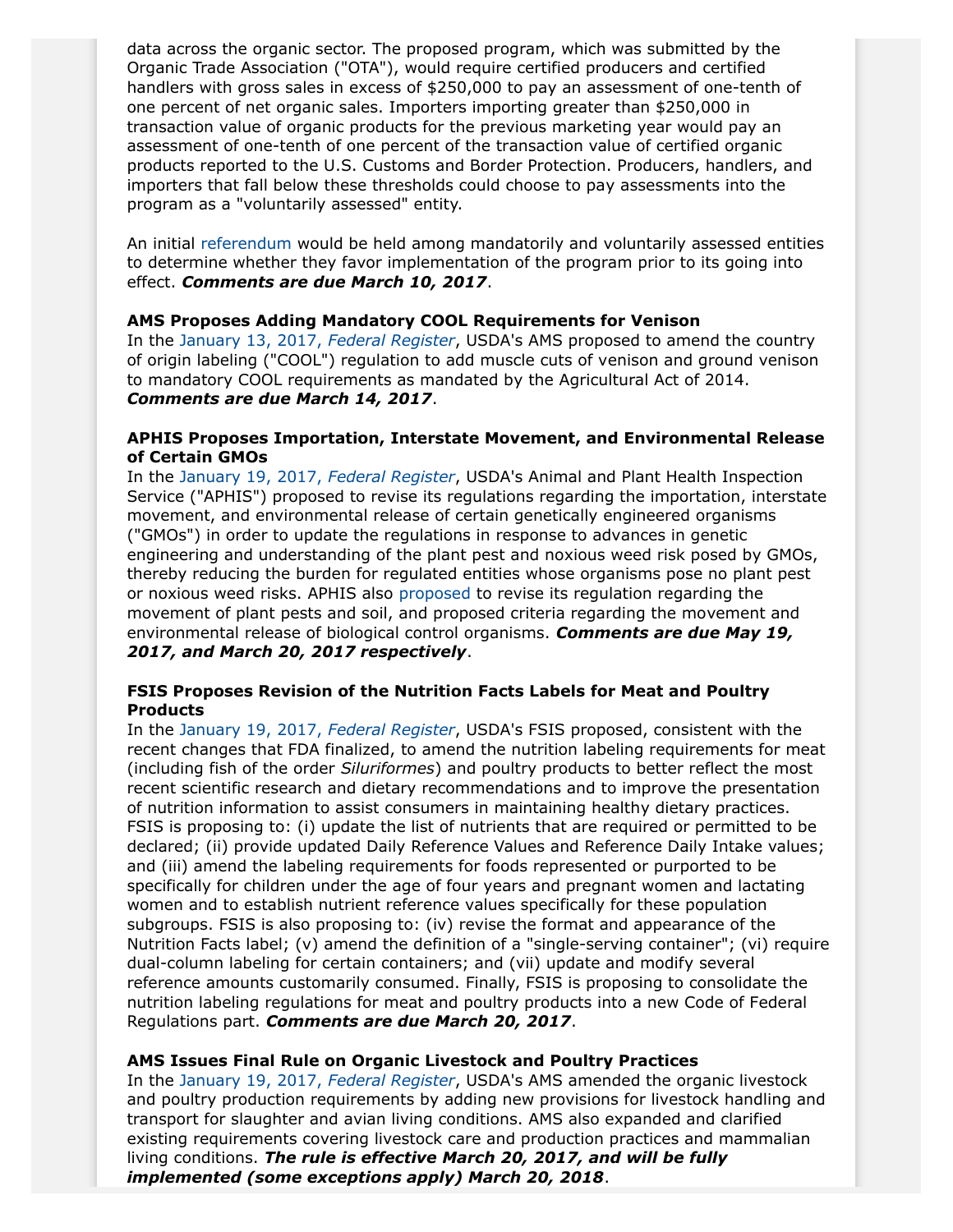## **FNS Proposes Clarifying Requirements for the Processing of Donated Foods**

In the [January 5, 2017,](https://www.gpo.gov/fdsys/pkg/FR-2017-01-05/pdf/2016-31561.pdf) *Federal Register*, USDA's Food and Nutrition Service ("FNS") proposed to revise and clarify requirements for the processing of donated foods in order to incorporate successful processing options tested in demonstration projects, ensure accountability for donated foods provided for processing, and increase program efficiency. The rule would require multistate processors to enter into National Processing Agreements to process donated foods into end products, permit processors to substitute commercially purchased beef and pork of U.S. origin and of equal or better quality for donated beef and pork, and increase oversight of inventories of donated foods at processors. The rule also revises regulatory provisions in plain language to make them easier to read and understand. *Comments are due March 6, 2017*.

## **USDA Proposes to Amend Product Categories for Federal Procurement**

In the [January 13, 2017,](https://www.gpo.gov/fdsys/pkg/FR-2017-01-13/pdf/2016-31128.pdf) *Federal Register*, USDA proposed to amend the Guidelines for Designating Biobased Products for Federal Procurement to add 12 sections of product categories composed of intermediate ingredient and feedstock materials within which biobased products would be afforded procurement preference by federal agencies and their contractors. USDA also proposed minimum biobased contents for each of these product categories. *Comments are due March 14, 2017*.

## **AMS Proposes Removing 11 Substances from National List**

In the [January 18, 2017,](https://www.gpo.gov/fdsys/pkg/FR-2017-01-18/pdf/2017-00586.pdf) *Federal Register*, USDA's AMS issued a proposed rule to address recommendations submitted to the Secretary of Agriculture by the National Organic Standards Board ("NOSB") following their October 2015 meeting. These recommendations pertain to the 2017 Sunset Review of substances on the USDA National List of Allowed and Prohibited Substances. Consistent with the recommendations from the NOSB, the proposed rule would remove 11 substances from the National List for use in organic production and handling. *Comments are due March 20, 2017*.

## **APHIS Reviews Select Agent and Toxin List**

In the [January 19, 2017,](https://www.gpo.gov/fdsys/pkg/FR-2017-01-19/pdf/2017-00857.pdf) *Federal Register*, USDA's APHIS amended and republished the list of select agents and toxins that have the potential to pose a severe threat to animal or plant health, or to animal or plant products, adding provisions to address the inactivation of select agents, provisions addressing biocontainment and biosafety and clarifying regulatory language concerning security, training, incident response, and records. APHIS has decided not to finalize the proposed changes to the contents of the list of select agents and toxins at this time. *The rule is effective February 21, 2017*.

# **EU Regulatory Updates**

## **EFSA Consults on Follow-on Formulae**

EFSA has launched a [public consultation](https://www.efsa.europa.eu/en/consultations/call/170113-1) on its draft scientific opinion on the safety and suitability of "follow-on formulae" with a protein content of at least 1.6 g/100 kcal, which is lower than the levels permitted under current EU legislation. Follow-on formulae are "food[s] used by infants when appropriate complementary feeding is introduced and constituting the principal liquid element in a progressively diversified diet of such infants." EFSA considered follow-on formulae made from various protein sources and concluded that follow-on formulae made from cow's milk protein or goat's milk protein with a protein content of at least 1.6 g/100 kcal, but otherwise complying with relevant EU legislation, is safe and suitable for infants living in Europe. The available data did not allow EFSA to establish the safety and suitability of follow-on formulae with a similar protein content made from soy protein isolates or protein hydrolysates.

In parallel, EFSA has also launched a [public consultation](https://www.efsa.europa.eu/en/consultations/call/170113-0) on its draft guidance for the preparation and presentation of applications for authorization of infant or follow-on formulae manufactured from protein hydrolysates. The guidance document specifies what kind of information and data applicants need to submit. It covers applications for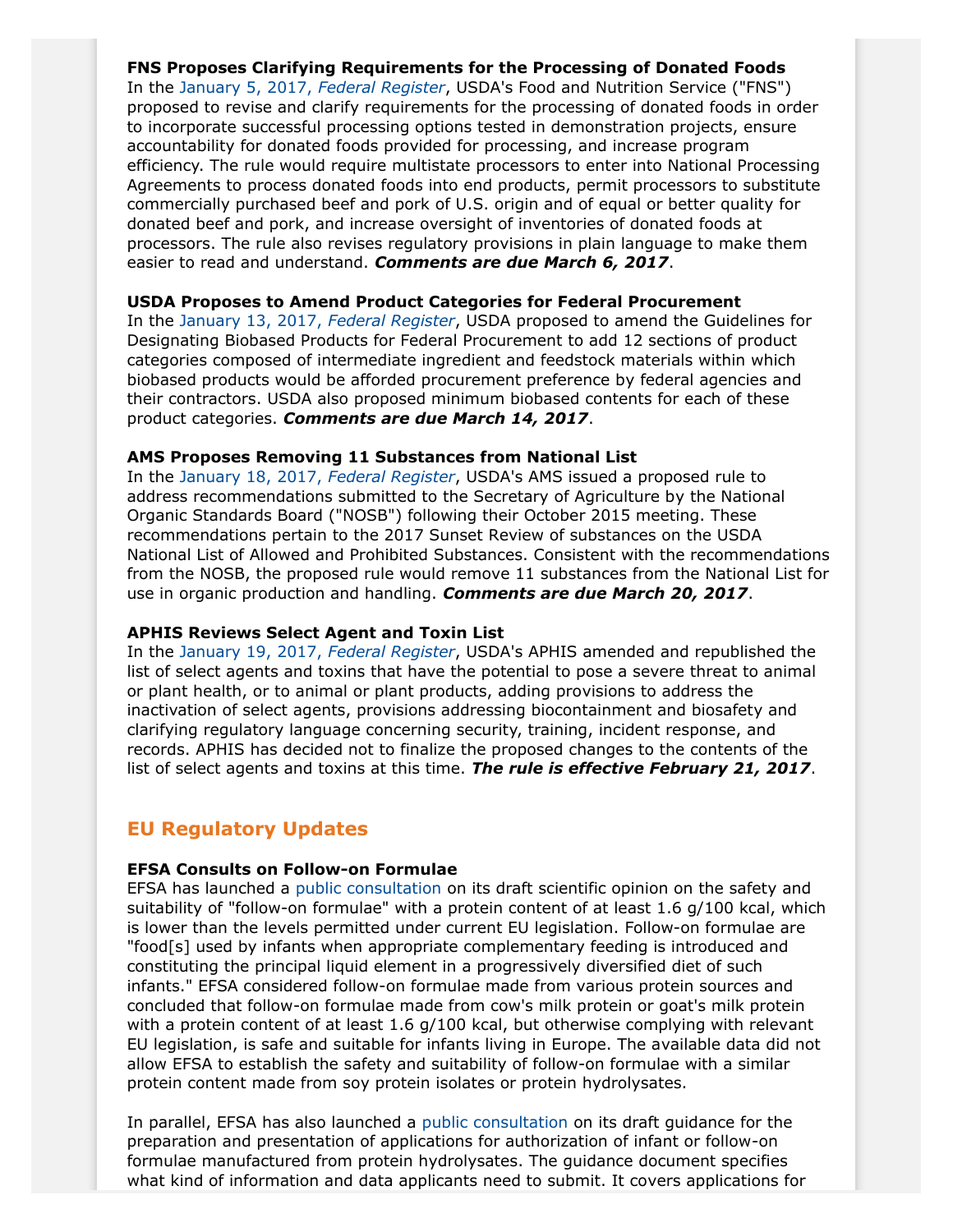the assessment of the safety and suitability of the specific formula and applications on the formula's efficacy in reducing the risk of infants becoming allergic to milk proteins. *Written comments are due March 3, 2017*.

#### **UK Evaluates Two Novel Foods**

[Two companies have applied to the Food Standards Agency \("FSA"\) for approval to](https://acnfp.food.gov.uk/news-updates/news/2017/15874/views-wanted-on-two-novel-food-applications-by-2-february-2017) [market their novel food products in the EU](https://acnfp.food.gov.uk/news-updates/news/2017/15874/views-wanted-on-two-novel-food-applications-by-2-february-2017) under the [Novel Food Regulation \(EC\) 258/97.](http://eur-lex.europa.eu/legal-content/EN/TXT/?qid=1484577391333&uri=CELEX:01997R0258-20090807) Before any new food product can be introduced into the European market, it must be rigorously assessed for safety. In the United Kingdom, the assessment of novel foods is carried out by the Advisory Committee on Novel Foods and Processes, an independent committee of scientists appointed by the FSA.

The first application is seeking to extend the food categories to which oils rich in fatty acids (docosahexaenoic acid or "DHA") extracted from microalgae can be used. The second is seeking authorization to sell their phytosterol ester on the basis that it is substantially equivalent to the phytosterol ester ingredients that are already authorized to be marketed in the European Union. *Comments were due February 2, 2017*.

#### **Titanium Dioxide in Food Potentially Linked to Gut Health Effects**

Titanium dioxide (E 171) is a food additive that is widely used in foods and confectionery as a whitening agent. A French proposal has been issued to set a mandatory EU classification of titanium dioxide as a 1B inhalation carcinogen. If adopted, such classification would heavily impact further use of titanium dioxide. On February 2, 2017, the Chemical Watch [reported](https://chemicalwatch.com/52374/titanium-dioxide-in-food-linked-to-gut-health-effects) that in addition to the ongoing classification proposal, new findings conducted by the French National Institute of Agricultural Research revealed that titanium dioxide particles crossed the rat gut barrier and reached the liver. They were also found in the lymphoid tissue of the small intestine, where they upset the immune system by altering the number of dendritic cells and triggering imbalances in immune responses.

# **Upcoming Meetings, Workshops, and Conferences**

[Public meeting of the FDA, USDA, and HHS](https://www.gpo.gov/fdsys/pkg/FR-2017-01-19/pdf/2017-01108.pdf) on food additives, **February 21, 2017**, in College Park, MD.

[Public meeting of the FDA](https://s3.amazonaws.com/public-inspection.federalregister.gov/2017-03117.pdf) on use of the term "healthy," **March 9, 2017**, in Rockville, MD.

[Public Meeting of the National Organic Standards Board](https://www.gpo.gov/fdsys/pkg/FR-2016-11-25/pdf/2016-28383.pdf) to assist the USDA in the development of standards for substances to be used in organic production and to advise the Secretary of Agriculture on any other aspects of the implementation of the Organic Foods Production Act, **April 13, 2017**, via webinar, and **April 19–21, 2017**, in Denver, CO.

# <span id="page-6-0"></span>**Jones Day FDA Regulatory & Compliance Counseling Contacts**

**[Cristiana Spontoni](http://www.jonesday.com/cspontoni)** Brussels +32.2.645.14.48 [cspontoni@jonesday.com](mailto:cspontoni@jonesday.com)

**[Françoise S. Labrousse](http://www.jonesday.com/flabrousse)** Paris +33.1.56.59.39.48 [flabrousse@jonesday.com](mailto:flabrousse@jonesday.com) **[Colleen M. Heisey](http://www.jonesday.com/cmheisey)** Washington +1.202.879.3449 [cmheisey@jonesday.com](mailto:cmheisey@jonesday.com)

**[Katherine M. Llewellyn](http://www.jonesday.com/kllewellyn)** Brussels +32.2.645.14.47 [kllewellyn@jonesday.com](mailto:kllewellyn@jonesday.com) **[Jonathan Berman](http://www.jonesday.com/jberman)** Washington +1.202.879.3669 [jberman@jonesday.com](mailto:jberman@jonesday.com)

**Ales [Bartl](http://www.jonesday.com/abartl)** Brussels +32.2.645.14.52 [abartl@jonesday.com](mailto:abartl@jonesday.com)